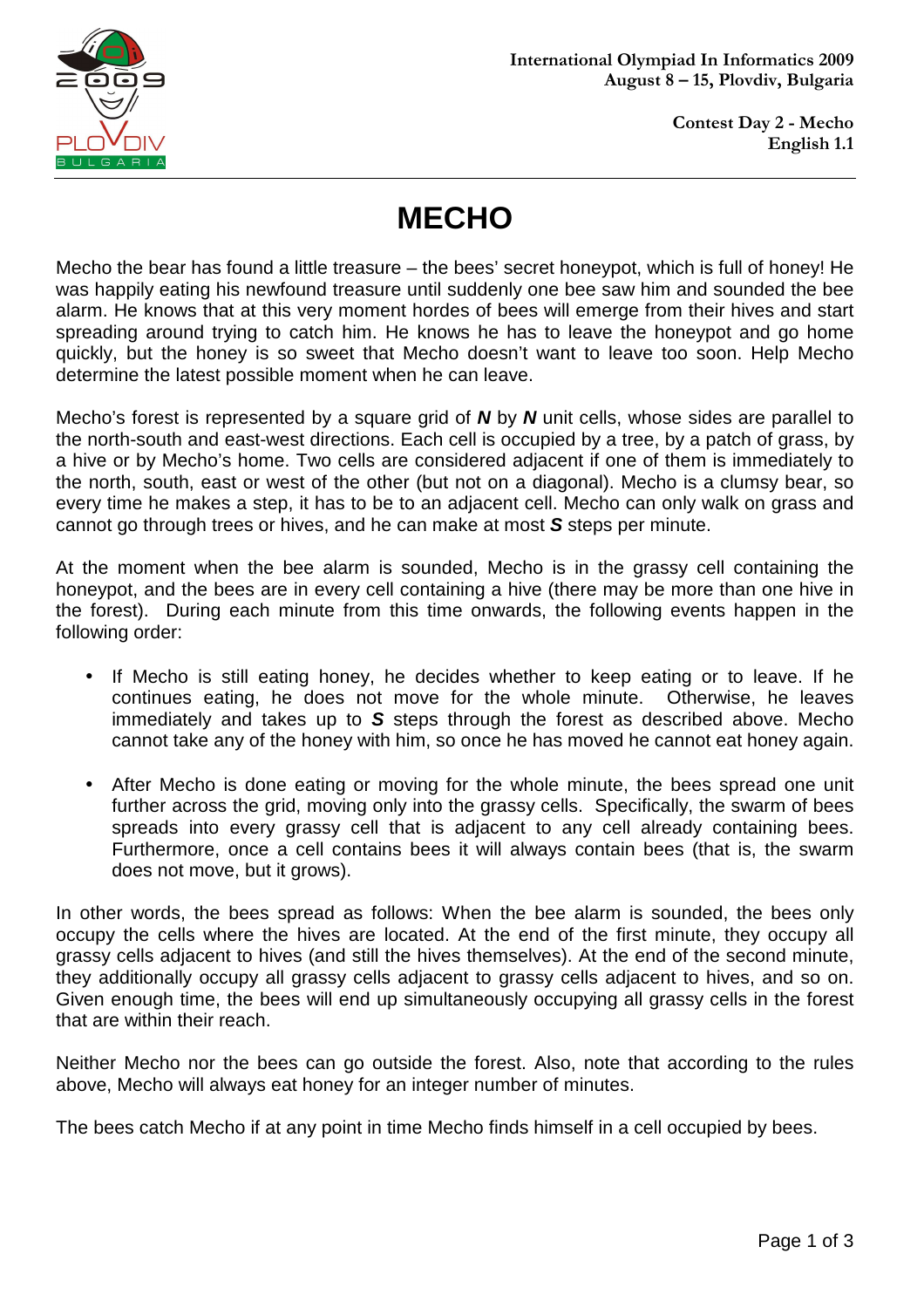

### **TASK**

Write a program that, given a map of the forest, determines the largest number of minutes that Mecho can continue eating honey at his initial location, while still being able to get to his home before any of the bees catch him.

## **CONSTRAINTS**

| $1 \leq N \leq 800$ | The size (side length) of the map                         |
|---------------------|-----------------------------------------------------------|
| $1 \le S \le 1,000$ | The maximum number of steps Mecho can take in each minute |

## **INPUT**

Your program must read from standard input the following data:

- The first line contains the integers **N** and **S**, separated by a space.
- The next **N** lines represent the map of the forest. Each of these lines contains **N** characters with each character representing one unit cell of the grid. The possible characters and their associated meanings are as follows:

**T** denotes a tree

**G** denotes a grassy cell

**M** denotes the initial location of Mecho and the honeypot, which is also a grassy cell

**D** denotes the location of Mecho's home, which Mecho can enter, but the bees cannot.

**H** denotes the location of a hive

**NOTE:** It is guaranteed that the map will contain exactly one letter **M**, exactly one letter **D** and at least one letter **H**. It is also guaranteed that there is a sequence of adjacent letters **G** that connects Mecho to his home, as well as a sequence of adjacent letters **G** that connects at least one hive to the honeypot (i.e., to Mecho's initial location). These sequences might be as short as length zero, in case Mecho's home or a hive is adjacent to Mecho's initial location. Also, note that the bees cannot pass through or fly over Mecho's home. To them, it is just like a tree.

### **OUTPUT**

Your program must write to standard output a single line containing a single integer: the maximum possible number of minutes that Mecho can continue eating honey at his initial location, while still being able to get home safely.

If Mecho cannot possibly reach his home before the bees catch him, the number your program writes to standard output must be **-1** instead.

### **GRADING**

For a number of tests, worth a total of 40 points, **N** will not exceed 60.